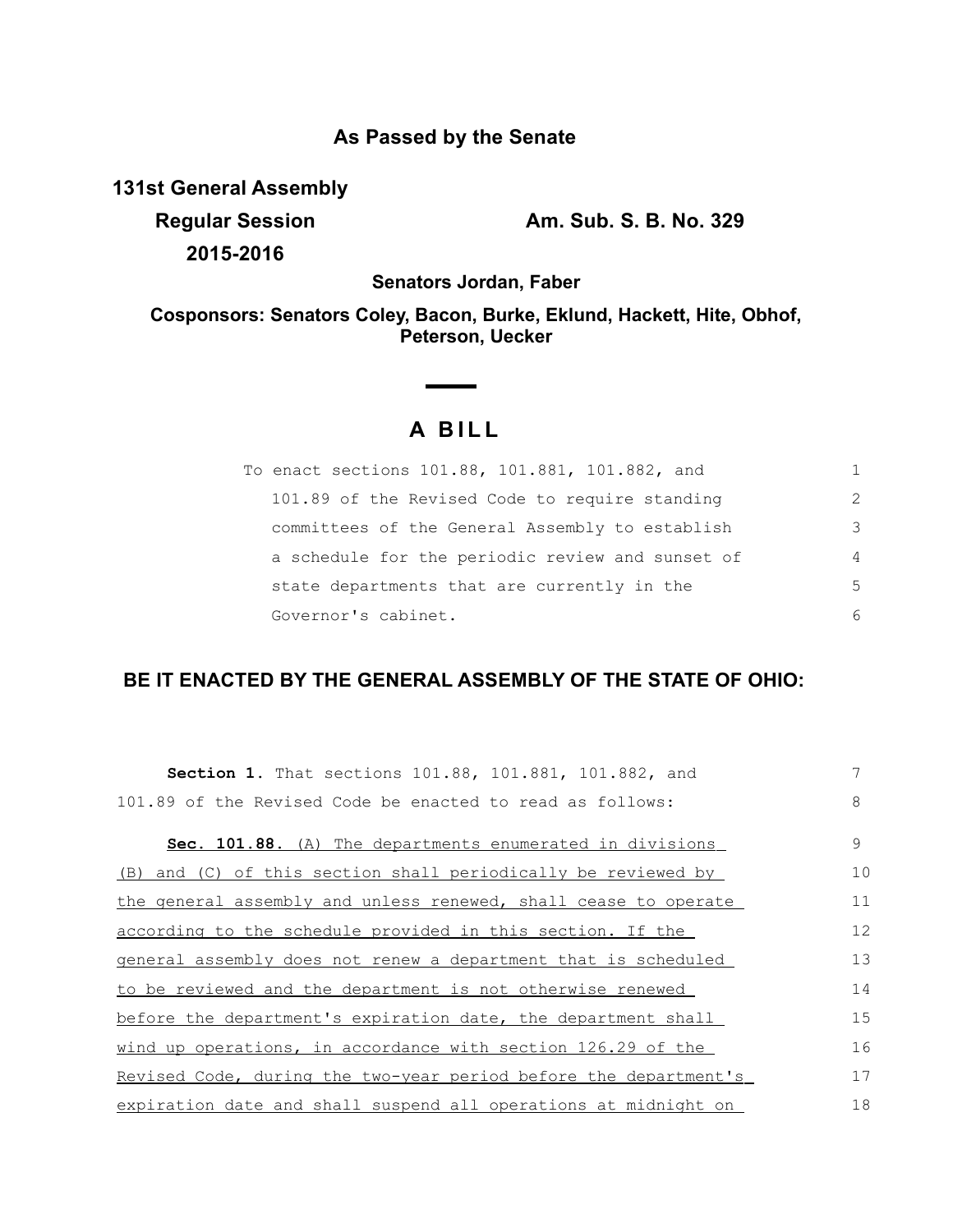43

#### the day after the expiration date. ( B) The following departments shall be reviewed during each even-numbered general assembly, and expire at the end of the thirty-first day of December of the second year of the subsequent odd-numbered general assembly, unless the department is renewed in accordance with division (F) of this section: (1) The office of budget and management; (2) The department of administrative services; (3) The department of agriculture; (4) The department of health; (5) The department of public safety; (6) The department of developmental disabilities; (7) The development services agency; (8) The department of rehabilitation and correction; (9) The department of aging; (10) The department of medicaid; (11) The office of the adjutant general; (12) The department of higher education. ( C) The following departments shall be reviewed during each odd-numbered general assembly, and expire at the end of the thirty-first day of December of the second year of the subsequent even-numbered general assembly, unless the department is renewed in accordance with division (F) of this section: (1) The department of commerce; 19 20 21 22 23 24 25 26 27 28 29 30 31 32 33 34 35 36 37 38 39 40 41 42

(2) The department of transportation;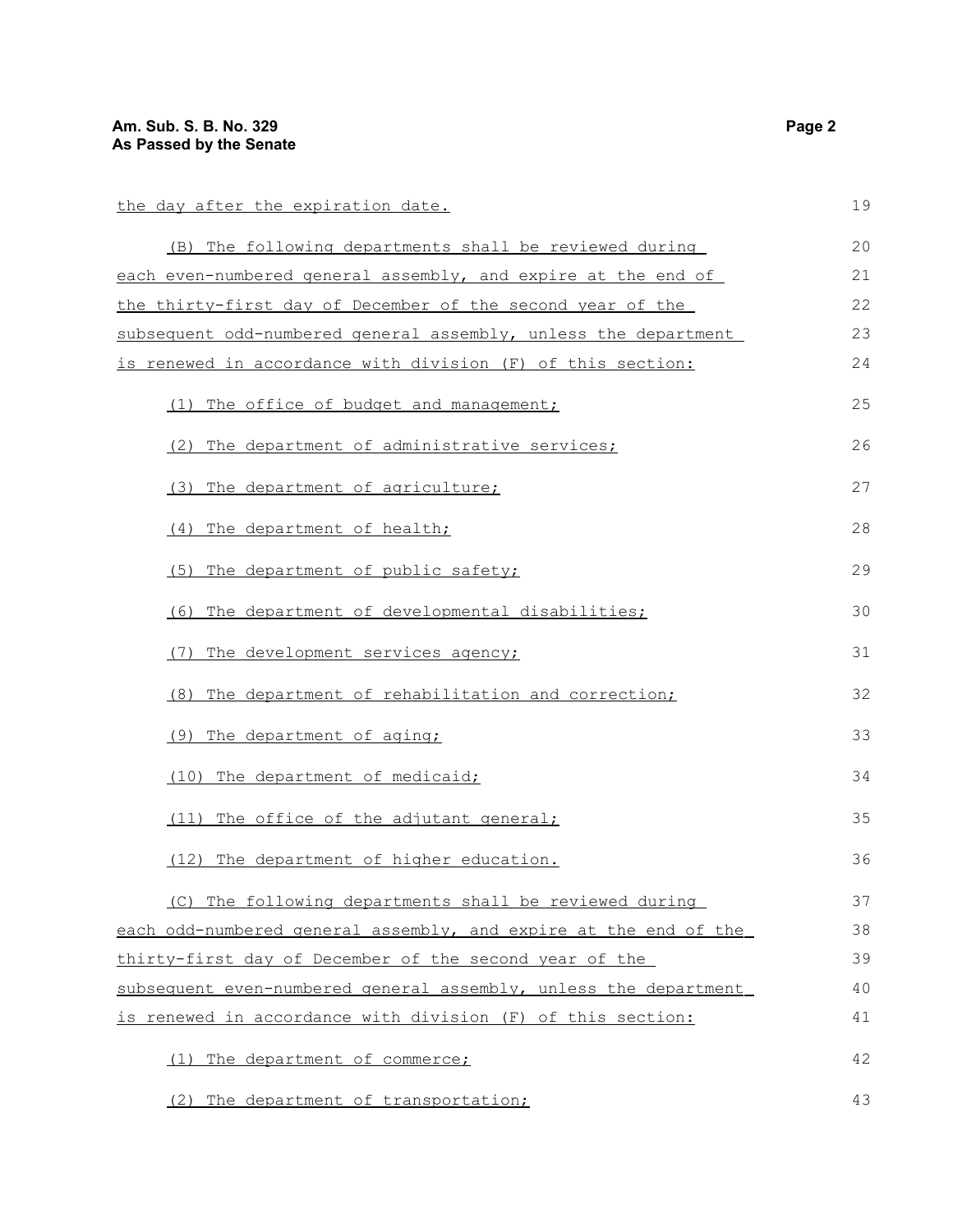| (3) The department of natural resources;                         | 44 |
|------------------------------------------------------------------|----|
| (4) The department of job and family services;                   | 45 |
| (5) The department of mental health and addiction                | 46 |
| services;                                                        |    |
| (6) The department of insurance;                                 | 48 |
| (7) The department of youth services;                            | 49 |
| (8) The environmental protection agency;                         | 50 |
| (9) The department of veterans services;                         | 51 |
| (10) The office of health transformation;                        | 52 |
| (11) The public utilities commission;                            | 53 |
| (12) The department of taxation;                                 | 54 |
| (13) The bureau of workers' compensation.                        | 55 |
| (D) The director of budget and management shall not              | 56 |
| authorize the expenditure of any moneys for any department on or |    |
| after the date of its expiration.                                |    |
| (E) The general assembly may provide by law for the              | 59 |
| orderly, efficient, and expeditious conclusion of a department's | 60 |
| business and operation. The rules, orders, licenses, contracts,  | 61 |
| and other actions made, taken, granted, or performed by the      | 62 |
| department shall continue in effect according to their terms     | 63 |
| notwithstanding the department's abolition, unless the general   | 64 |
| assembly provides otherwise by law. The general assembly may     | 65 |
| provide by law for the temporary or permanent transfer of some   | 66 |
| or all of a terminated or transferred department's functions and | 67 |
| personnel to a successor department, board, or officer.          | 68 |
| The abolition, termination, or transfer of a department          | 69 |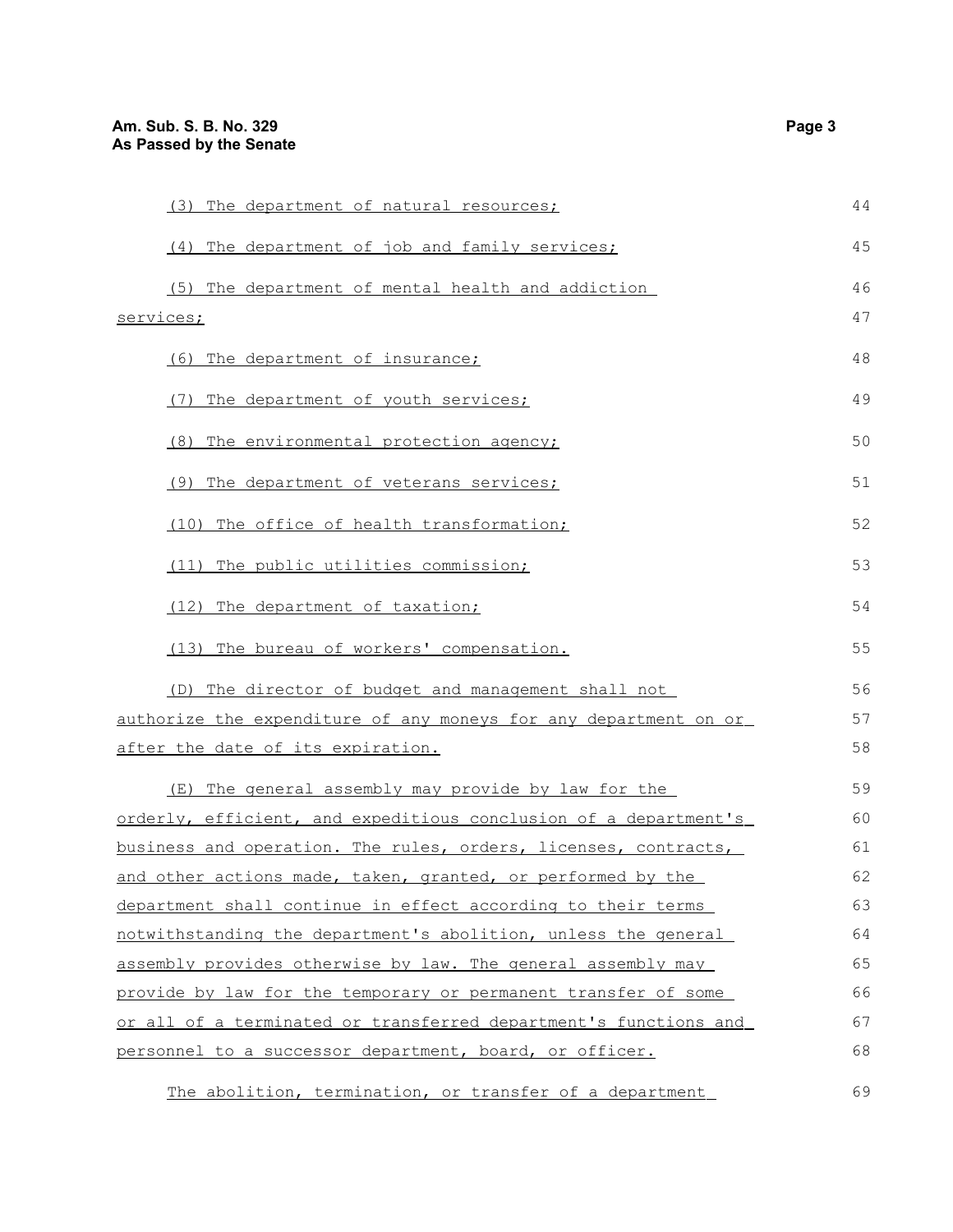## **Am. Sub. S. B. No. 329 Page 4 As Passed by the Senate**

| shall not cause the termination or dismissal of any claim        | 70  |
|------------------------------------------------------------------|-----|
| pending against the department by any person, or any claim       | 71  |
| pending against any person by the department. Unless the general | 72  |
| assembly provides otherwise by law for the substitution of       | 73  |
| parties, the attorney general shall succeed the department with  | 74  |
| reference to any pending claim.                                  | 75  |
| (F) A department may be renewed by passage of a bill that        | 76  |
| continues the statutes creating and empowering the department.   | 77  |
| The amendment of a statute creating and empowering a department  | 78  |
| that is subject to review under division (B) or (C) of this      | 79  |
| section that is amended between the time the department was last | 80  |
| reviewed and the time it is next scheduled to be reviewed does   | 81  |
| not change the next scheduled review date of the department. The | 82  |
| next scheduled review date of a department changes only if the   | 83  |
| amendment expressly so provides.                                 | 84  |
| Sec. 101.881. (A) Not later than three months after the          | 85  |
| commencement of a general assembly during which a department is  | 86  |
| scheduled to be reviewed under division (B) or (C) of section    | 87  |
| 101.88 of the Revised Code, the president of the senate and the  | 88  |
| speaker of the house of representatives each shall direct a      | 89  |
| standing committee of the senate and of the house of             | 90  |
| representatives, respectively, to hold hearings to receive the   | 91  |
| testimony of the public and of the chief executive officer of    | 92  |
| the department and otherwise shall review, consider, and         | 93  |
| evaluate the usefulness, performance, and effectiveness of the   | 94  |
| department. The president of the senate and the speaker of the   | 95  |
| house of representatives may defer the review of a department    | 96  |
| until the next general assembly during which the department is   | 97  |
| subject to review. The deferral does not prevent the expiration  | 98  |
| of a department. A department's renewal in accordance with       | 99  |
| division (F) of section 101.88 of the Revised Code is necessary  | 100 |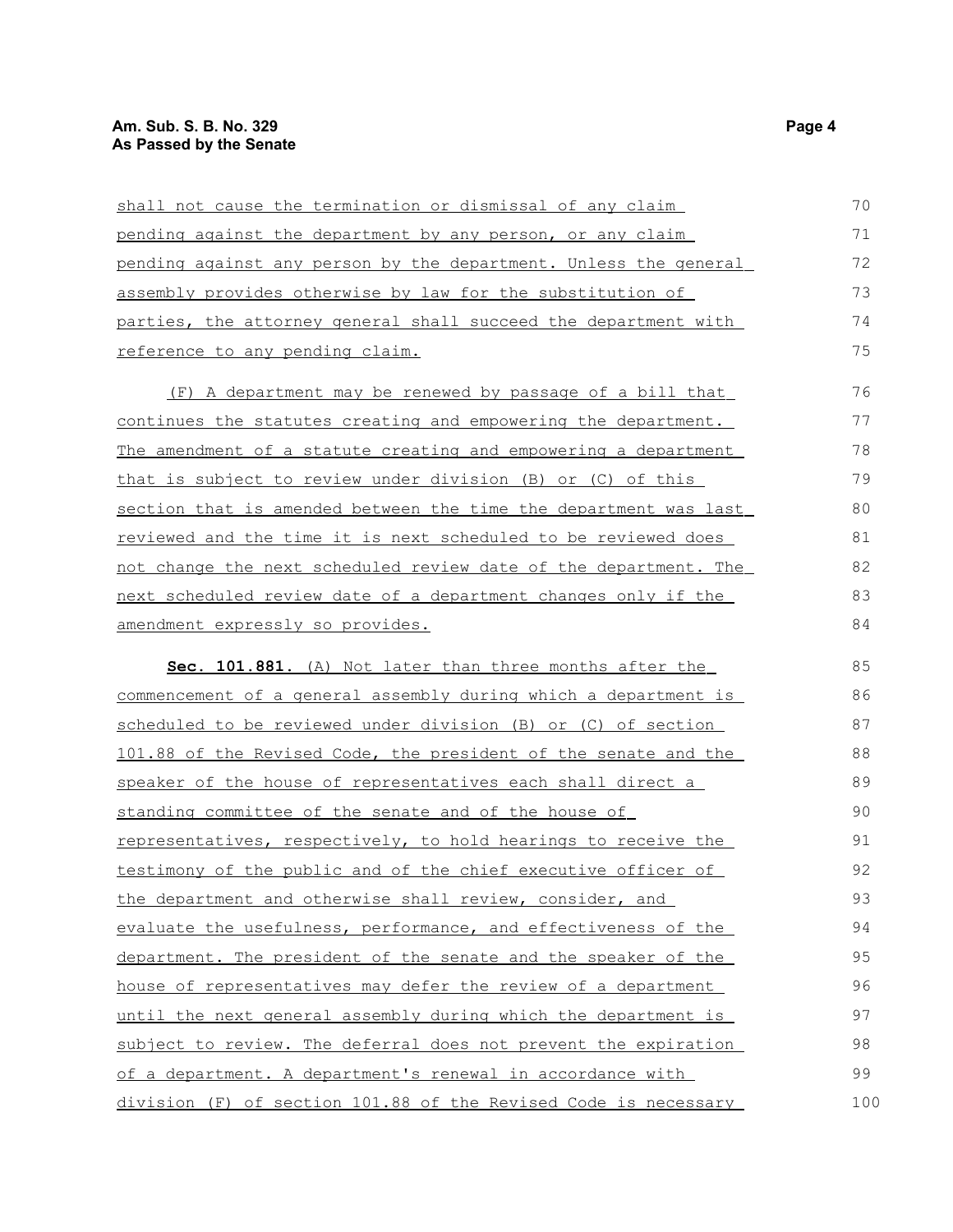## **Am. Sub. S. B. No. 329 Page 5 As Passed by the Senate**

| to continue the statutes creating and empowering the department  | 101 |
|------------------------------------------------------------------|-----|
| regardless of whether the department's review has occurred or    | 102 |
| has been deferred. A department whose review has been deferred   | 103 |
| shall be reviewed, without the option for deferment, during the  | 104 |
| next general assembly during which the department is subject to  | 105 |
| review under division (B) or (C) of section 101.88 of the        | 106 |
| Revised Code.                                                    | 107 |
| (B) A department that is not scheduled to be reviewed            | 108 |
| under division (B) or (C) of section 101.88 of the Revised Code  | 109 |
| is not subject to automatic expiration under this chapter. The   | 110 |
| president of the senate and the speaker of the house of          | 111 |
| representatives may direct a standing committee of the senate    | 112 |
| and of the house of representatives, respectively, to hold       | 113 |
| hearings to receive the testimony of the public and of the chief | 114 |
| executive officer of the department and otherwise may review,    | 115 |
| consider, and evaluate the usefulness, performance, and          | 116 |
| effectiveness of the department.                                 | 117 |
| (C) Each department that is scheduled for review and each        | 118 |
| department that is identified to be reviewed by a standing       | 119 |
| committee shall submit to the standing committee a report that   | 120 |
| contains all of the following information:                       | 121 |
| (1) The department's primary purpose and its various goals       | 122 |
| and objectives;                                                  | 123 |
| (2) The department's past and anticipated workload, the          | 124 |
| number of staff required to complete that workload, and the      | 125 |
| department's total number of staff;                              | 126 |
| (3) The department's past and anticipated budgets and its        | 127 |
| sources of funding.                                              | 128 |
| (D) Each department shall have the burden of demonstrating       | 129 |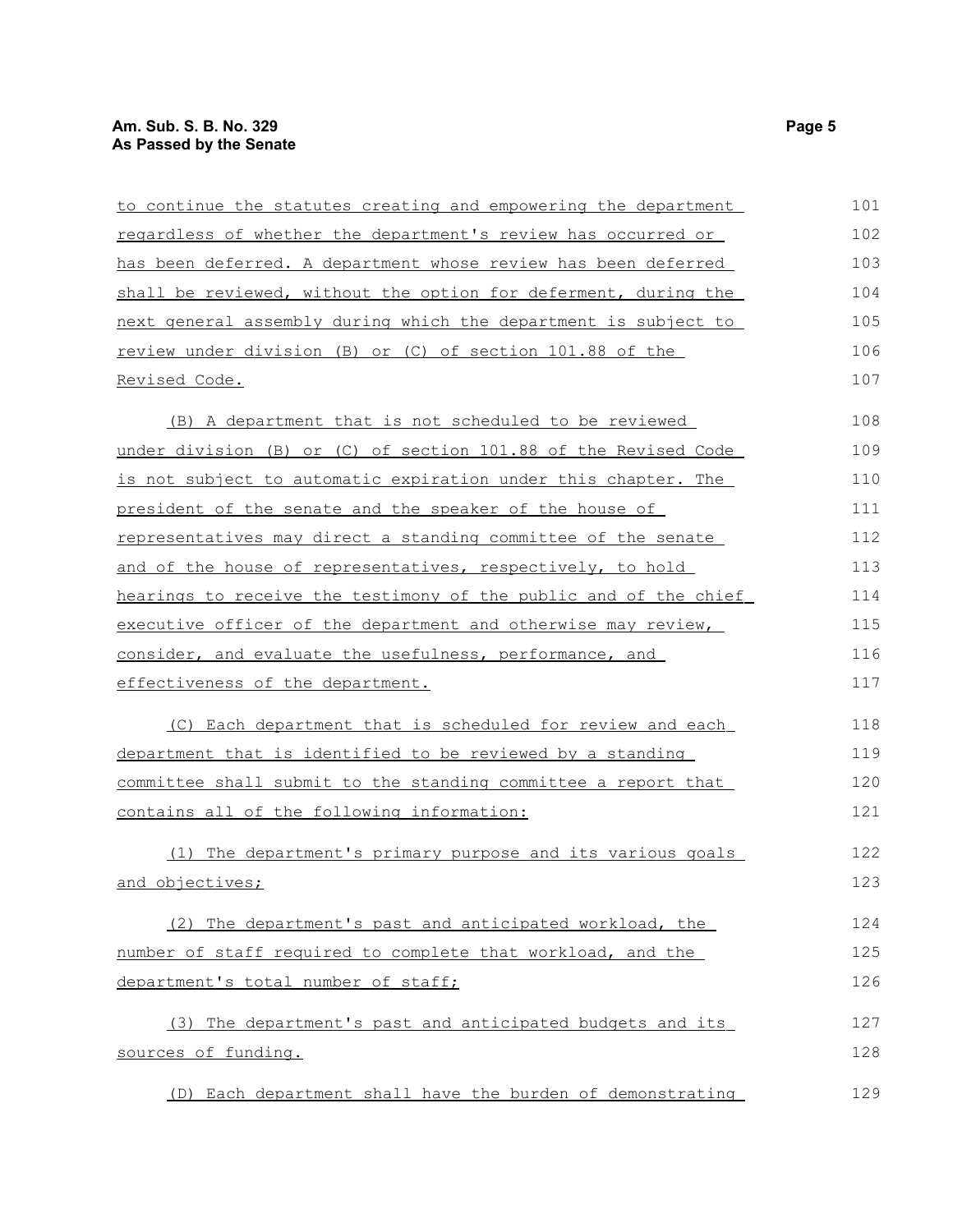| to the standing committee a public need for its continued       | 130 |
|-----------------------------------------------------------------|-----|
| existence. In determining whether a department has demonstrated | 131 |
| that need, the standing committee shall consider, as relevant,  | 132 |
| all of the following:                                           | 133 |
| (1) Whether or not the public could be protected or served      | 134 |
| in an alternate or less restrictive manner;                     | 135 |
| (2) Whether or not the department serves the public             | 136 |
| interest rather than a specific interest;                       | 137 |
| (3) Whether or not rules adopted by the department are          | 138 |
| consistent with the legislative mandate of the department as    | 139 |
| expressed in the statutes that created and empowered the        | 140 |
| department;                                                     | 141 |
| (4) The extent to which the department's jurisdiction and       | 142 |
| programs overlap or duplicate those of other departments, the   | 143 |
| extent to which the department coordinates with those other     | 144 |
| departments, and the extent to which the department's programs  | 145 |
| could be consolidated with the programs of other state          | 146 |
| departments;                                                    | 147 |
| (5) Whether or not continuation of the department is            | 148 |
| necessary to protect the health, safety, or welfare of the      | 149 |
| public, and if so, whether or not the department's authority is | 150 |
| narrowly tailored to protect against present, recognizable, and | 151 |
| significant harms to the health, safety, or welfare of the      | 152 |
| public;                                                         | 153 |
| (6) The amount of regulation exercised by the department        | 154 |
| compared to such regulation, if any, in other states;           | 155 |
| (7) Whether or not alternative means or methods can be          | 156 |
| used to improve efficiency and customer service to assist the   | 157 |
| department in the performance of its duties;                    | 158 |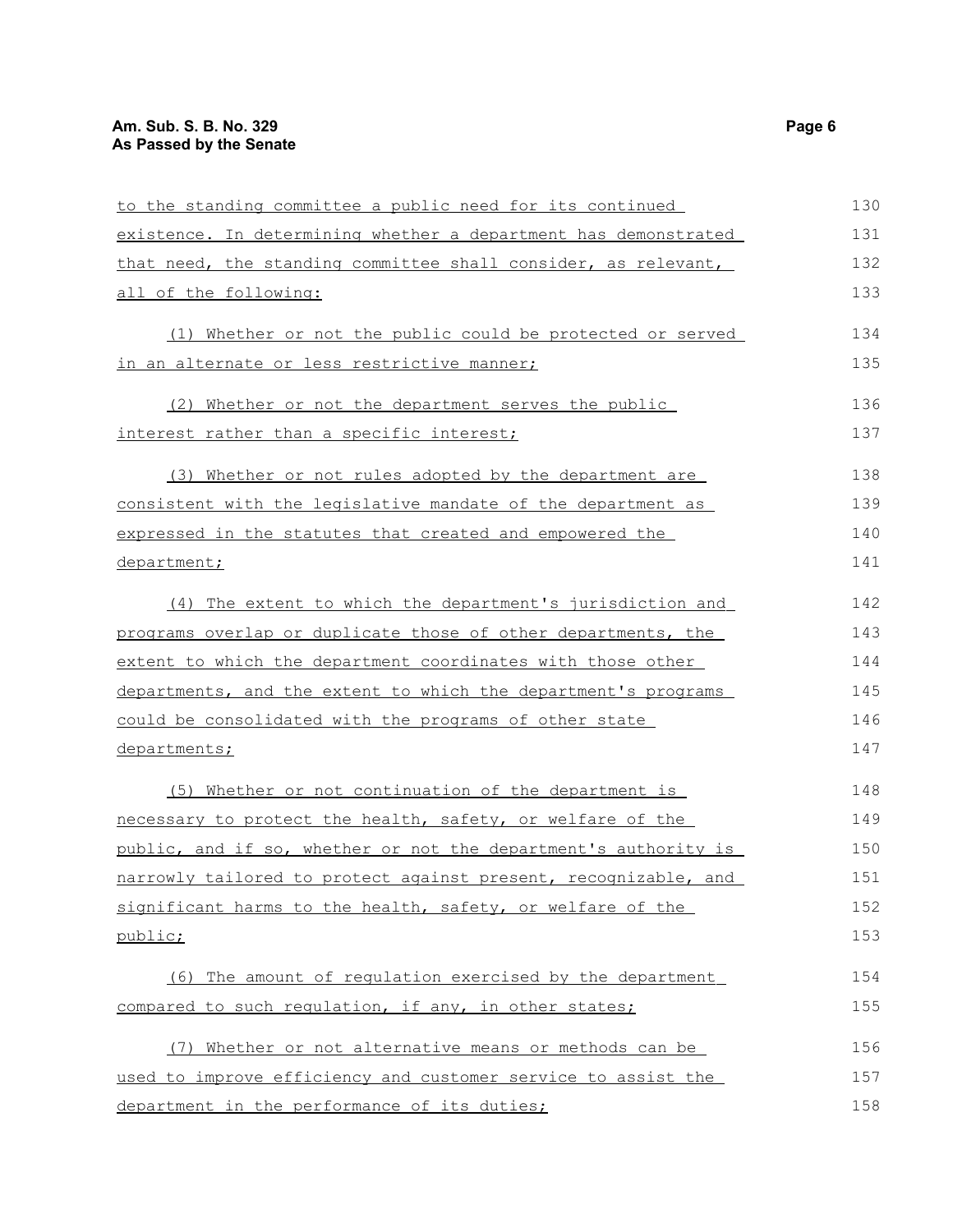| (8) Whether or not the operation of the department has           | 159 |
|------------------------------------------------------------------|-----|
| inhibited economic growth, reduced efficiency, or increased the  | 160 |
| cost of government;                                              | 161 |
| (9) An assessment of the authority of the department             | 162 |
| regarding fees, inspections, enforcement, and penalties;         | 163 |
| (10) The extent to which the department has permitted            | 164 |
| qualified applicants to serve the public;                        | 165 |
| (11) The cost-effectiveness of the department in terms of        | 166 |
| number of employees, services rendered, and administrative costs | 167 |
| incurred, both past and present;                                 | 168 |
| (12) Whether or not the department's operation has been          | 169 |
| impeded or enhanced by existing statutes and procedures and by   | 170 |
| budgetary, resource, and personnel practices;                    | 171 |
| (13) Whether the department has recommended statutory            | 172 |
| changes to the general assembly that would benefit the public as | 173 |
| opposed to the persons regulated by the department, if any, and  | 174 |
| whether its recommendations and other policies have been adopted | 175 |
| and implemented;                                                 | 176 |
| (14) Whether the department has required any persons it          | 177 |
| requlates to report to it the impact of department rules and     | 178 |
| decisions on the public as they affect service costs and service | 179 |
| <u>delivery;</u>                                                 | 180 |
| (15) Whether persons regulated by the department, if any,        | 181 |
| have been required to assess problems in their business          | 182 |
| operations that affect the public;                               | 183 |
| (16) Whether the department has encouraged public                | 184 |
| participation in its rule-making and decision-making;            | 185 |
| (17) The efficiency with which formal public complaints          | 186 |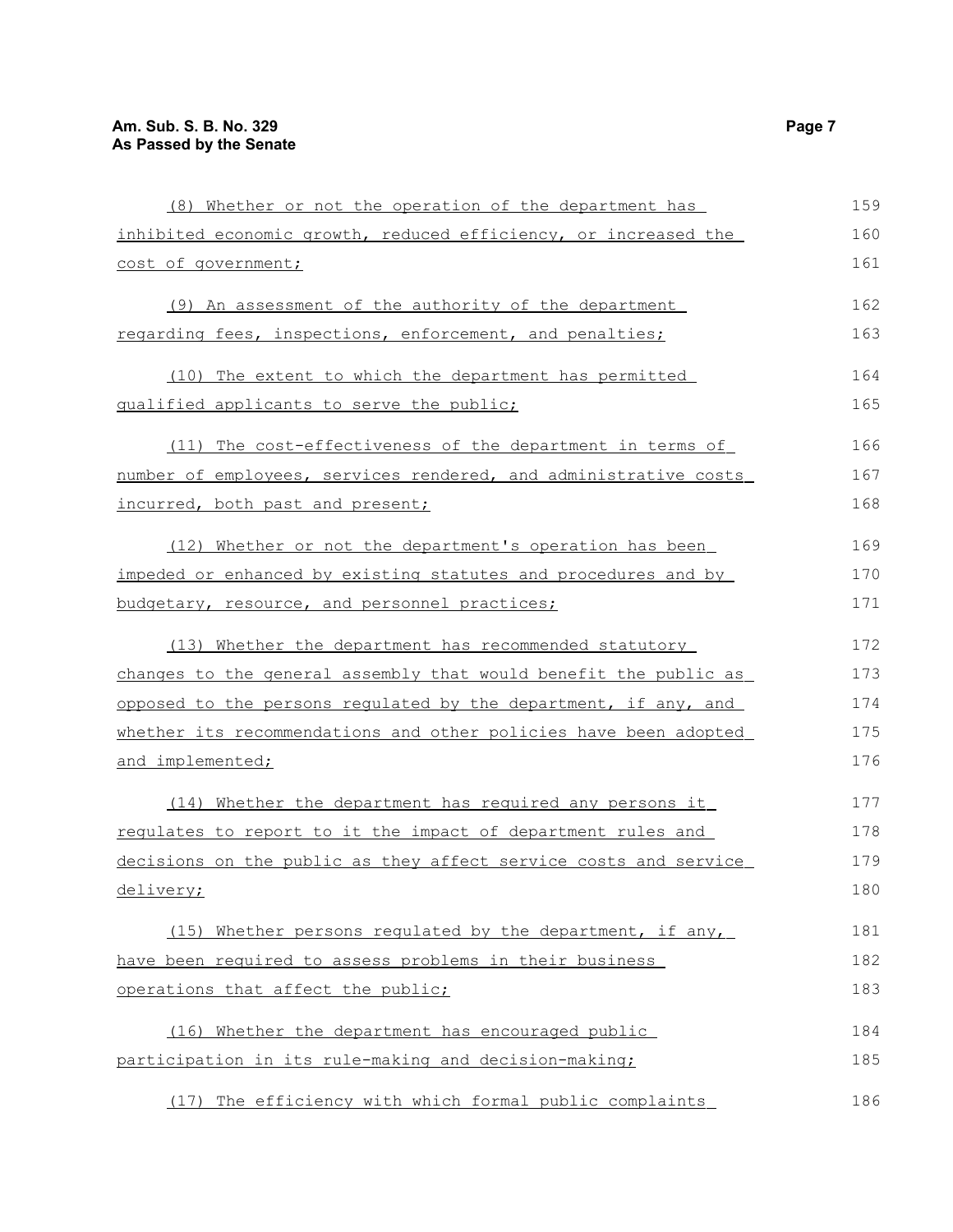| filed with the department have been processed to completion;    | 187 |
|-----------------------------------------------------------------|-----|
| (18) Whether the programs or services of the department         | 188 |
| duplicate or overlap those of other departments;                | 189 |
| (19) Whether the purpose for which the department was           | 190 |
| created has been fulfilled, has changed, or no longer exists;   | 191 |
| (20) Whether federal law requires that the department be        | 192 |
| renewed in some form;                                           |     |
| (21) An assessment of the administrative hearing process        | 194 |
| of a department if the department has an administrative hearing | 195 |
| process;                                                        | 196 |
| (22) Any applicable criteria under division (E) of this         | 197 |
| section;                                                        |     |
| (23) Changes needed in the enabling laws of the department      | 199 |
| in order for it to comply with the criteria suggested by the    | 200 |
| considerations listed in divisions (D) (1) to (22) of this      |     |
| section.                                                        | 202 |
| (E) In the review of a department that issues a license to      | 203 |
| practice a trade or profession, the standing committee shall    | 204 |
| consider all of the following:                                  | 205 |
| (1) Whether the requirement for the license serves a            | 206 |
| meaningful, defined public interest and provides the least      | 207 |
| restrictive form of regulation that adequately protects the     | 208 |
| public interest;                                                | 209 |
| (2) The extent to which the objective of licensing may be       | 210 |
| achieved through market forces, private or industry             | 211 |
| certification and accreditation programs, or enforcement of     | 212 |
| other existing laws;                                            | 213 |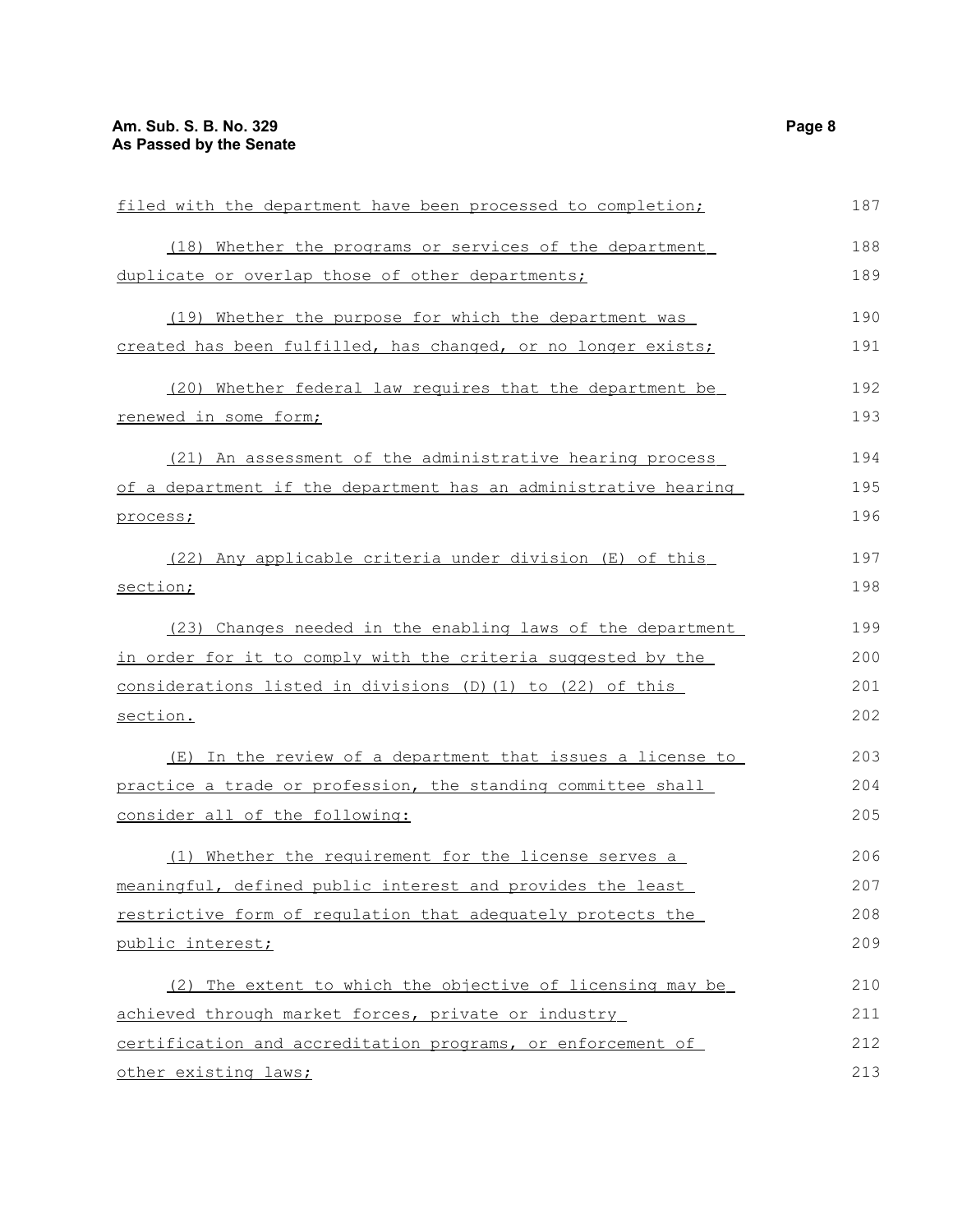| (3) The extent to which licensing ensures that                   | 214 |
|------------------------------------------------------------------|-----|
| practitioners have occupational skill sets or competencies that  | 215 |
| correlate with a public interest, and the impact that those      | 216 |
| criteria have on applicants for a license, particularly those    | 217 |
| with moderate or low incomes, seeking to enter the occupation or | 218 |
| profession;                                                      | 219 |
| (4) The extent to which the requirement for the license          | 220 |
| stimulates or restricts competition, affects consumer choice,    | 221 |
| and affects the cost of services.                                | 222 |
| As used in division (E) of this section:                         | 223 |
| "Least restrictive form of requlation" means the public          | 224 |
| policy of relying on one of the following, listed from the least | 225 |
| to the most restrictive, as a means of consumer protection:      | 226 |
| market competition; third-party or consumer-created ratings and  | 227 |
| reviews; private certification; specific private civil cause of  | 228 |
| action to remedy consumer harm; actions under Chapter 1345. of   | 229 |
| the Revised Code; regulation of the process of providing the     | 230 |
| specific goods or services to consumers; inspection; bonding or  | 231 |
| insurance; registration; government certification; specialty     | 232 |
| occupational license for medical reimbursement; and occupational | 233 |
| license. "Specialty occupational license for medical             | 234 |
| reimbursement" means a nontransferable authorization in law for  | 235 |
| an individual to provide identified medical services and qualify | 236 |
| for payment or reimbursement from a government agency based on   | 237 |
| meeting personal qualifications established in law.              | 238 |
| "License" means a license, certificate, permit, or other         | 239 |
| authorization issued or conferred by a department or board under | 240 |
| which a person may engage in a profession, occupation, or        | 241 |
| occupational activity.                                           | 242 |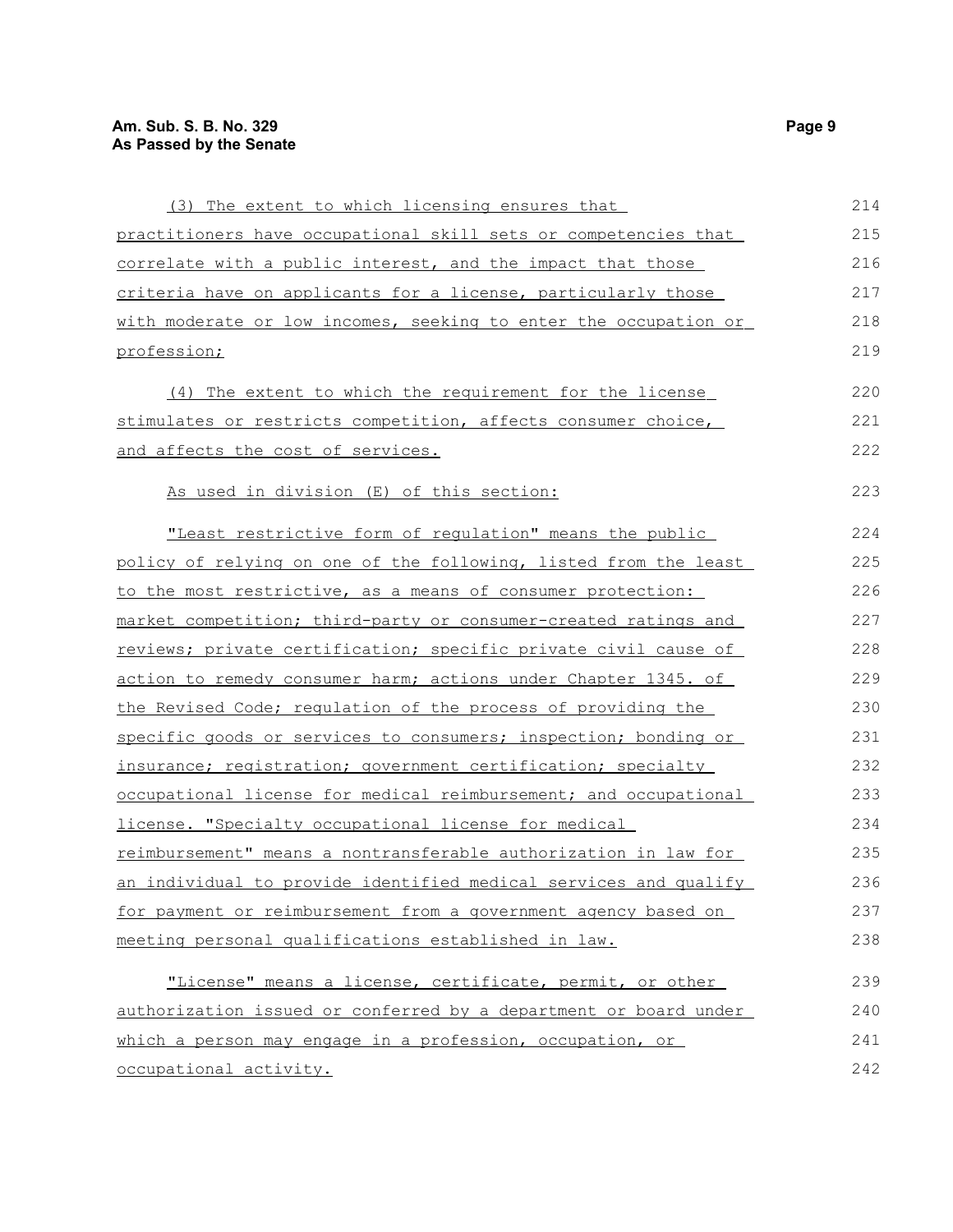| For purposes of division (E) of this section, a government       | 243 |
|------------------------------------------------------------------|-----|
| requlatory requirement is in the public interest if it provides  | 244 |
| protection from present, recognizable, and significant harms to  | 245 |
| the health, safety, or welfare of the public.                    | 246 |
| Sec. 101.882. The president of the senate and the speaker        | 247 |
| of the house of representatives shall notify the chief of the    | 248 |
| common sense initiative office, established under section 107.61 | 249 |
| of the Revised Code, when a department is identified under       | 250 |
| division (A) or (B) of section 101.881 of the Revised Code to be | 251 |
| reviewed by a standing committee. The chief or the chief's       | 252 |
| designee shall appear and testify before the standing committee, | 253 |
| with respect to the department, and shall testify on at least    | 254 |
| all of the following:                                            | 255 |
| (A) Whether or not the common sense initiative office has,       | 256 |
| within the previous five years, received commentary related to   | 257 |
| the department through the comment system established under      | 258 |
| section 107.62 of the Revised Code;                              | 259 |
| (B) Whether or not the common sense initiative office has,       | 260 |
| within the previous five years, received advice from the small   | 261 |
| business advisory council with respect to rules of the           | 262 |
| department;                                                      | 263 |
| (C) Any other information the chief believes will                | 264 |
| elucidate the effectiveness and efficiency of the department and | 265 |
| in particular the quality of customer service provided by the    | 266 |
| department.                                                      | 267 |
| Sec. 101.89. After the completion of the evaluation review       | 268 |
| of a department under section 101.881 of the Revised Code, the   | 269 |
| standing committee that conducted the review may prepare and     | 270 |
| publish a report of its findings and recommendations. A standing | 271 |